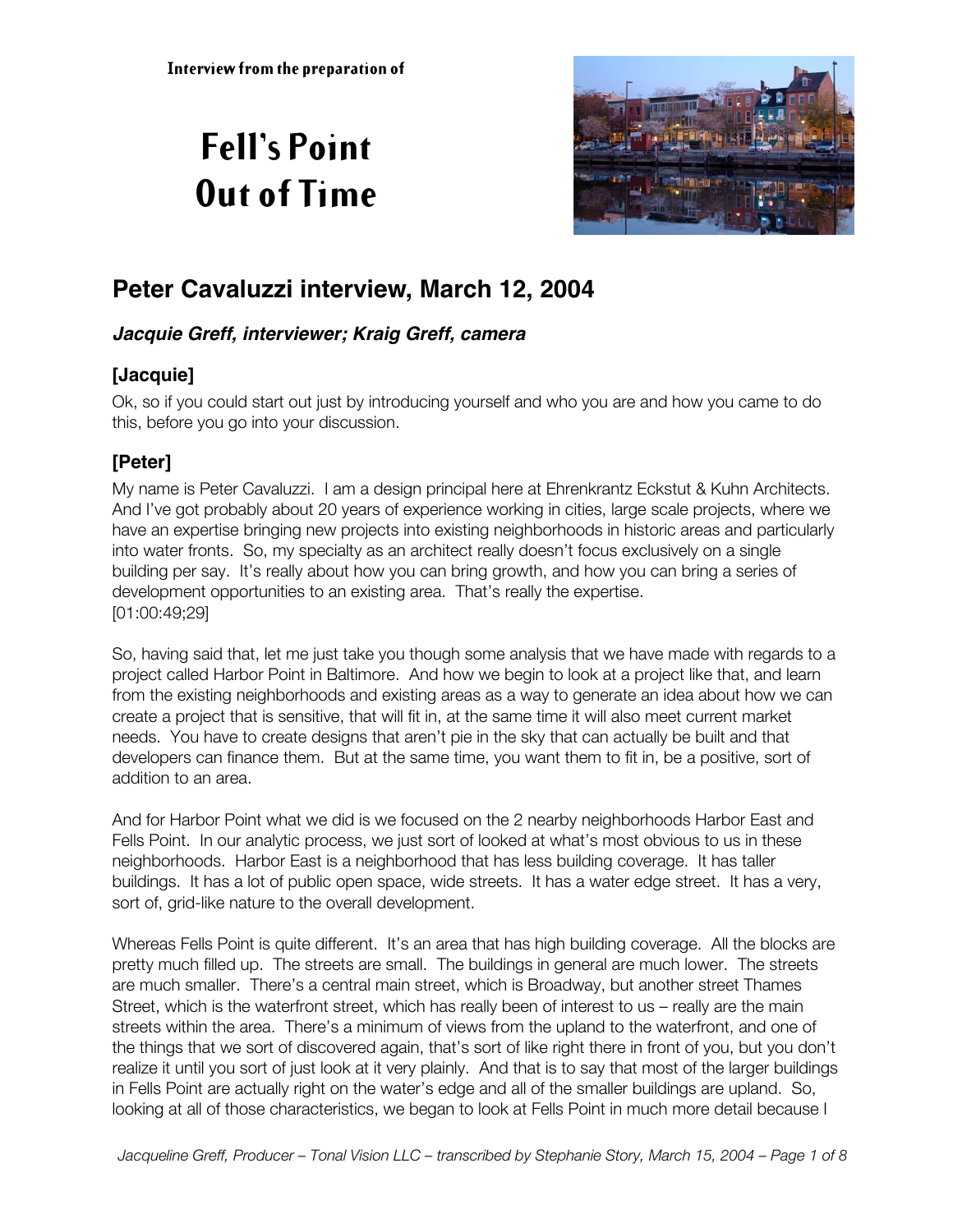think at the end of the day we felt that Fells Point, first of all, was an area that we needed to really be sensitive to in terms of the design and how we fit in with Fells Point, and at the same time there's a lot of value in Fells Point. There's a lot of charm, a lot of character. It's a one-of-a-kind place. If there are any design clues and ideas that we could get, we'll probably be more successful finding them in Fells Point then we will in other places that are nearby.

So, with that we started to do an analysis, and this is something that we, as a firm, commonly do and is unique to our firm – we did an analysis of the key street being Thames Street, the waterfront street, and we discovered again, sort of, looking at it plainly, you look at the street and you just draw the street and you realize that Thames Street is a street like no other street in the world. It's got varied blocks. It's got angles and twists and turns. No two blocks are the same. There's always changing views, changing buildings. And so, we really like that character and we really think that the nature of Thames Street is really much of what the, sort of, the gold and the value that exists in Fells Point. So, if we could learn from that, and, perhaps, extent that kind of characteristic onto Harbor Point, we think we'd be setting ourselves up to have a much better development that would be a natural outgrowth of Fells Point.

When you look at other elements of Thames Street you look directly on the water's edge you if you again just draw the single thing that you're focused on here being the water and the water edge you find that the water edge of Fells Point is very distinguished. It has a whole variety of piers and water bodies and water shapes and you can see that this entire water edge was one that was really driven by what takes place in the water. And that's something that we also I think have pioneered in all of our designs and in all of our waterfront work. When we come to an area and think about adding an area, we really look at the water first as the clues to develop a water plan, because we believe all the activities in the water, those are the things that will inform the land plan. So, if you could come up with a water plan first, if will greatly influence and greatly determine what makes sense on the upland areas. And if you look again at Thames Street in Fells Point, you see there's many different kinds of conditions, many different kinds of water places that we can learn from and build from. [01:05:26;28]

And most notably you compare it to Harbor Point; you see that Harbor Point is a result of the cleanup that had taken place in the water edge that had been put into place. It's very different from what Fells Point has in terms of a water edge. And we think that the, we've kind of characterized the Harbor Point edge as being somehow feeling suburban, sort of saying that almost in a negative way, in that we'd like to in view some of the characters and qualities that exist that of Fells Point into the development at Harbor Point.

The next issue that we began to think about in thinking about adding to the water edge and building this kind of more articulated water edge with piers and other water front structures. This idea of the buildings being bigger at the edge, and again just taking that idea, that single idea and drawing it, you realize that in fact that's very true in Fells Point – all of the biggest edges all the biggest buildings are directly off of Thames Street right along the water. And we feel that a pattern can be established where you continue that idea of bringing the bigger buildings to the water edge and make them part of a family of buildings that exist at the edge.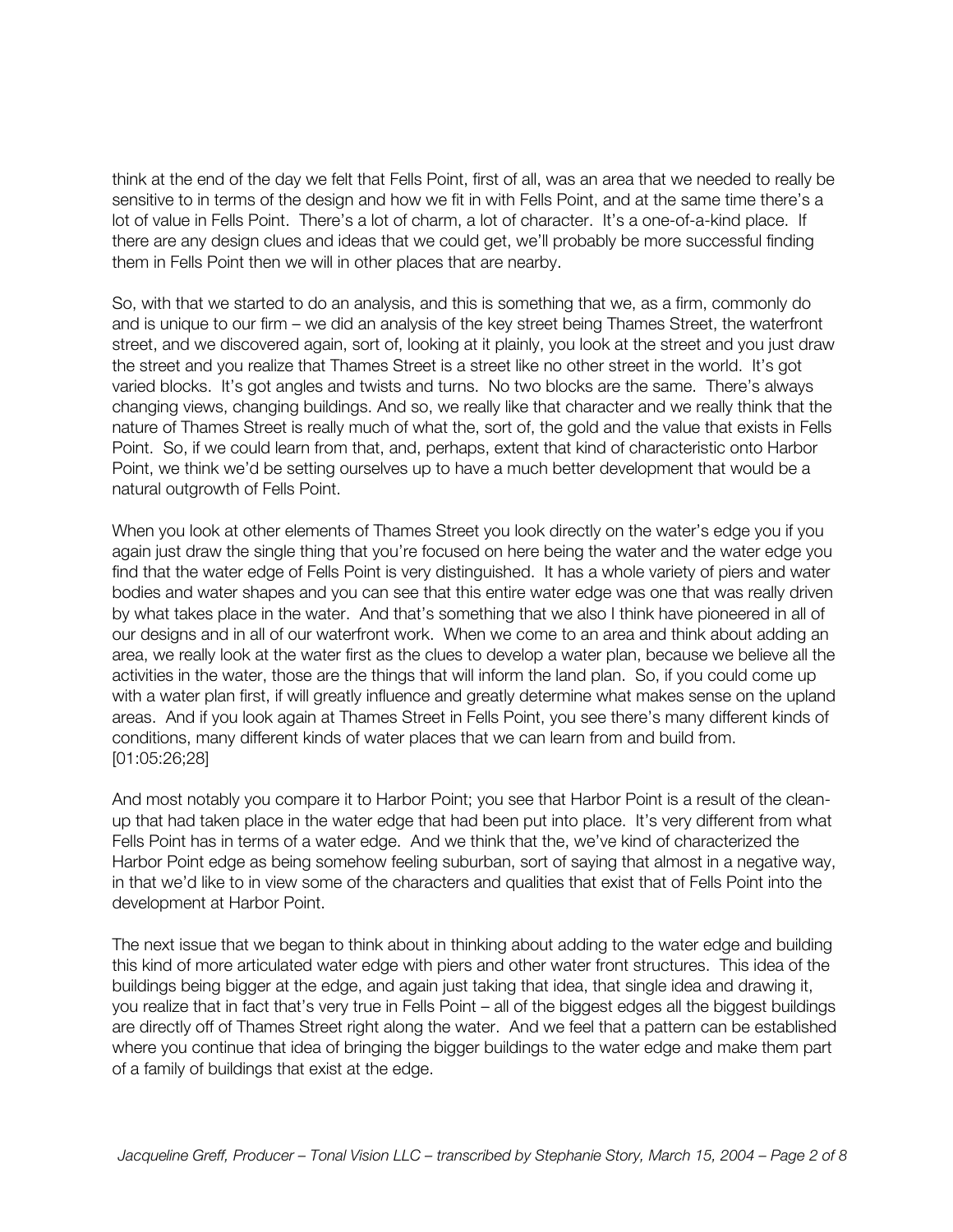Now, I say that in the context that, from the development standpoint, obviously developers are interested in building buildings. They make their money by building buildings, and usually bigger buildings that are more modern buildings than typically take place in other cities. And this was a way for us to begin to think about … knowing that the buildings would be coming in and that they would be a big program, it gives us a way to think about, it gives us a design and arrange those buildings in a way that makes them feel like at least they have some relationship to what is taking place on the water edge in Fells Point. So that was really the purpose of this drawing and this analysis is again to understand the shapes, the sizes, the layout of those buildings and to begin to take some of the DNA that we learn about in Fells Point and begin to bring that over to Harbor Point. [01:07:37;03]

If you look at the Harbor today, this is a photograph across the harbor looking back at Fells Point and you can see again, most of the big buildings in Fells Point do exist directly at the water's edge. There's a lot of variety in that skyline that's created at the water's edge. And we seek to learn from that again and bring that more into what we're going to be doing at Harbor Point. And this is another drawing that we use to look at it more on, sort of, a larger scale from the whole harbor. And it's not only something we could say is exclusively a characteristic of Fells Point, but in fact all around the Inner Harbor you'll find that the larger buildings and the sort of most varied waterfront structures are existing on that edge. And we can learn a lot from those structures as a way to fitting in to Harbor Point.

And this is just several photographs of those buildings – some new, some existing that used to be factories and now have been converted. The old City Pier that's really, sort of, the central focus of the Broadway and sort of the heart of Fells Point. The Domino Sugar Factory, which is sort of a city icon with the big sign and the big buildings. All of those things I think people would say do contribute and there are characteristics that we could learn from them as a way of seeing how we can more properly and more sensitively bring new buildings onto the waterfront at Harbor Point. [01:09:05;25]

We also look to history quite a bit to begin to develop our ideas for our design and, I guess, when we do look to history we don't look to history to replicate. We're not about actually replicating existing old buildings as part of new development. In fact, if you're familiar with the standards for preservation, the state historic preservation officer has guidelines on how one, or an architect, or a developer would add to an existing historic structure. And one of the things they talk about is if you are adding you should make your designs and your buildings distinctively different from that which is historic because they believe that that's the proper way to respond in the historic area. That isn't to say to do something that is totally foreign and overwhelms or whatever, but there is much more of an idea not trying to replicate or falsely replicate history. Really show the evolutions of buildings that takes place over time and fit in in other ways that make it feel like it's a natural growth of the city. And we look to history and many of the drawings and etchings and maps that we find at various waterfronts for cues as to how we might do that. And we look at all of these maps that jumped right at us is the fact that, in years past, the Harbor was much more industrial and much more directly tied to the waterfront than you might think it is today. Tons of boats, tons of structures on the water, lots of piers... The city and the waterfront were completely wed and integrated. And I think over the years there was a bit of a pullback from the waterfront, and I think we think that the notion of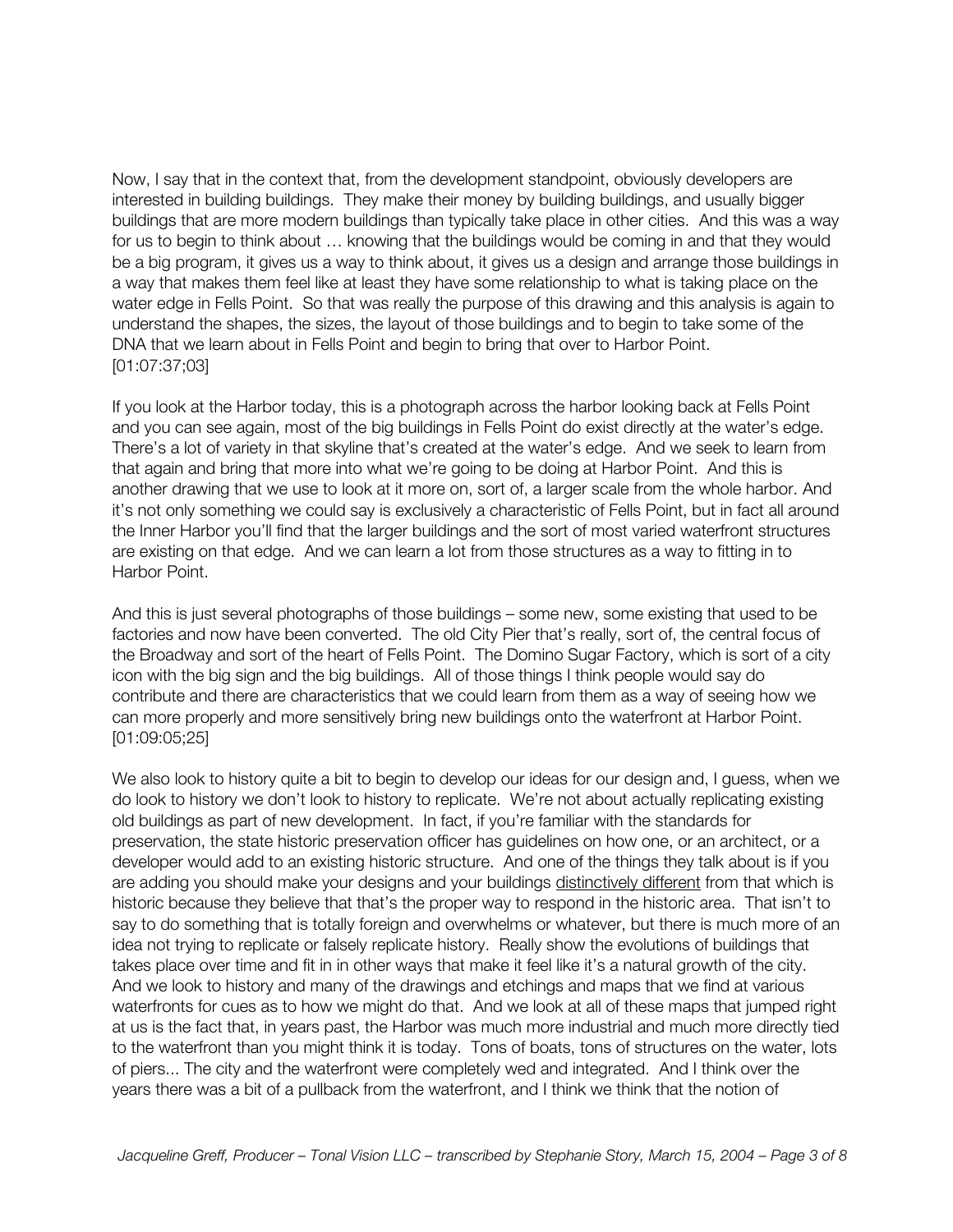bringing the city right to the water's edge gave a lot more vibrancy and life to the Harbor. And we think that's something that we can include in Harbor Point and learn from the historic photos. [01:11:03;27]

So, all of that being said our process really, sort of, ends with, what we call, sort of, a principal's drawing and what it really is is taking all of those elements that we look at individually – the street, the water edge, the piers, the buildings – all of those individual insights and then begin to bring them together in a cohesive diagram helps begin to start the architectural design process. We came to a diagram here that basically shows how Thames Street, as the primary main street of Fells Point, extending directly onto Harbor Point, and coming to a wonderful new public space that's going to have a terrific view over the harbor looking to the Inner Harbor as well as the Outer Harbor. The water edge that is varied and has many more places for boats to interact with the land, as well as the introduction of new pier buildings which will be sized in a way and designed in a way to reflect the character and nature of Fells Point, but at the same time be able to be marketed and be utilized in a more modern society in modern day where we could attract tenants.

And then within the development itself, the notion of this is just a natural extension of the city, we were totally focused on open spaces. We have a series of key open spaces, the Warf, the Piers, the dock, key streets like new Thames Street, Will Street. It's all about creating this public realm which we think in many ways the focus should be far less on buildings and much more on the development of those terrific public environments, because that is, in fact, what makes up a terrific new neighborhood.

So, those are really the key components to all of our ideas as it relates to Harbor Point. And this is a process that we use throughout the country. And we do have a specialty of waterfronts and we think, again, taking the time to not bring in any preconceived ideas or anything that really doesn't fit in and really taking the time to spend learning about a place and doing the, sort of, analysis of looking at things very simply and plainly, we think leads to unique, imaginative, and sensitive design ideas for waterfronts.

[01:13:27;00]

#### **[Jacquie]**

Talk a little bit about… apparently at one point Baltimore put in this urban renewal plant and they had this concept of having a pedestrian walkway all around the Harbor, and coupled with that was the idea that you would have low-rising buildings near the water, "people-sized buildings", someone's called them, and then the high buildings back a ways. And if you look at Inner Harbor it's probably something like that, I think. What are the tradeoffs and thought processes that would lead you to do a different approach, which is what you're talking about having the bigger buildings on the water, and have you looked at how people interact with the water differently in those situations?

#### **[Peter]**

I would say that I'd answer the question in 2 ways. One way, is the fact that our process, in addition to analysis, relies heavily on precedent. I would say that there's no set rule or formula that one can apply universally to any city or any development. I think that the idea of buildings generally being lower at the water's edge I think is based upon, in many ways, its root is probably more about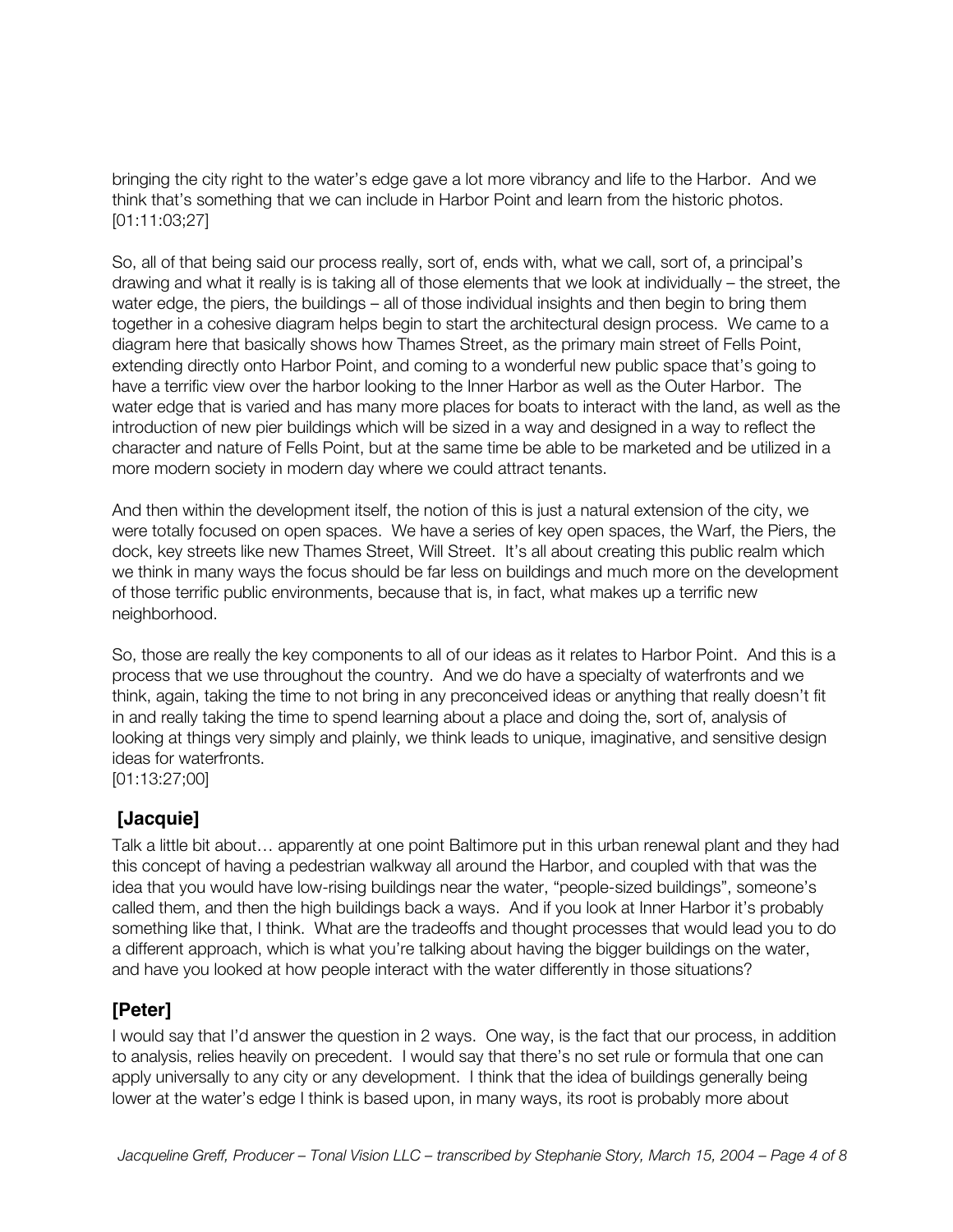people being afraid of change, as it is really the reality of those buildings being too big or not fitting in. I think that there are plenty of instances where a design for smaller buildings at a water's edge can be appropriate and can be terrific, and can be the right way to go. I think, conversely there are many instances where not following that is, sort of, a generally understood rule of good waterfront design. There are many waterfronts across the world where bigger buildings and bigger development is located at the water's edge and they're wonderful, successful developments successful neighborhoods.

Point of fact, recently in New York City the Planning Department just rewrote all of their waterfront zoning for some, I think it's 27 miles of waterfront that exists in the New York City area. And part of that zoning includes the notion that taller buildings being at the water edge not only contribute to the notion of having a skyline and making more of a striking silhouette at the water's edge, but it also … there's also a thought that if the buildings were taller that they will contribute more at the landmark level in terms of creating, sort of, a distinctive waterfront edge. And I think in our experience, particularly in Baltimore, there was a lot of sentiment, in addition to the comment that you made earlier, there's a lot of sentiment that people had that they felt that Baltimore needed to make more of a statement. They needed to have something that they can be proud of and have a design that really, sort of, put them on the map. And they would always reference places like Sidney Opera House and other things…

#### **[Jacquie]**

So you're not building the Sydney Opera House anywhere there?

#### **[Peter]**

We took the approach that there's opportunities for wonderful, individual buildings to take place within a larger, more coordinated plan. I think we would believe that the whole site can really function as being somewhat of an icon and somewhat of a landmark design, if we carefully plan it and carefully coordinate all of the new development in a way that it all works together and creates, a new image and striking image for the waterfront at the Inner Harbor. So, that was, sort of, our point of view.

[01:17:09;27]

#### **[Jacquie]**

The design that you've contemplated, does that allow people to walk around the whole waterfront or do these buildings cut off the opportunity for pedestrian walkways?

# **[Peter]**

No, I think that that is one thing that is consistent throughout Baltimore, and mostly throughout America, and probably the world is that access to the waterfront is an imperative. So, even if you have small or tall buildings or big buildings or small buildings, we always try to create great places at the water edge. And this particular design, in addition to having great parks right at the water's edge, there is a continuous promenade that encircles the entire site, so that at any given time 24 hours a day, the public can have access to all parts of the waterfronts. So, we really view it as adding to the inventory of terrific waterfront environments that are completely accessible to the public.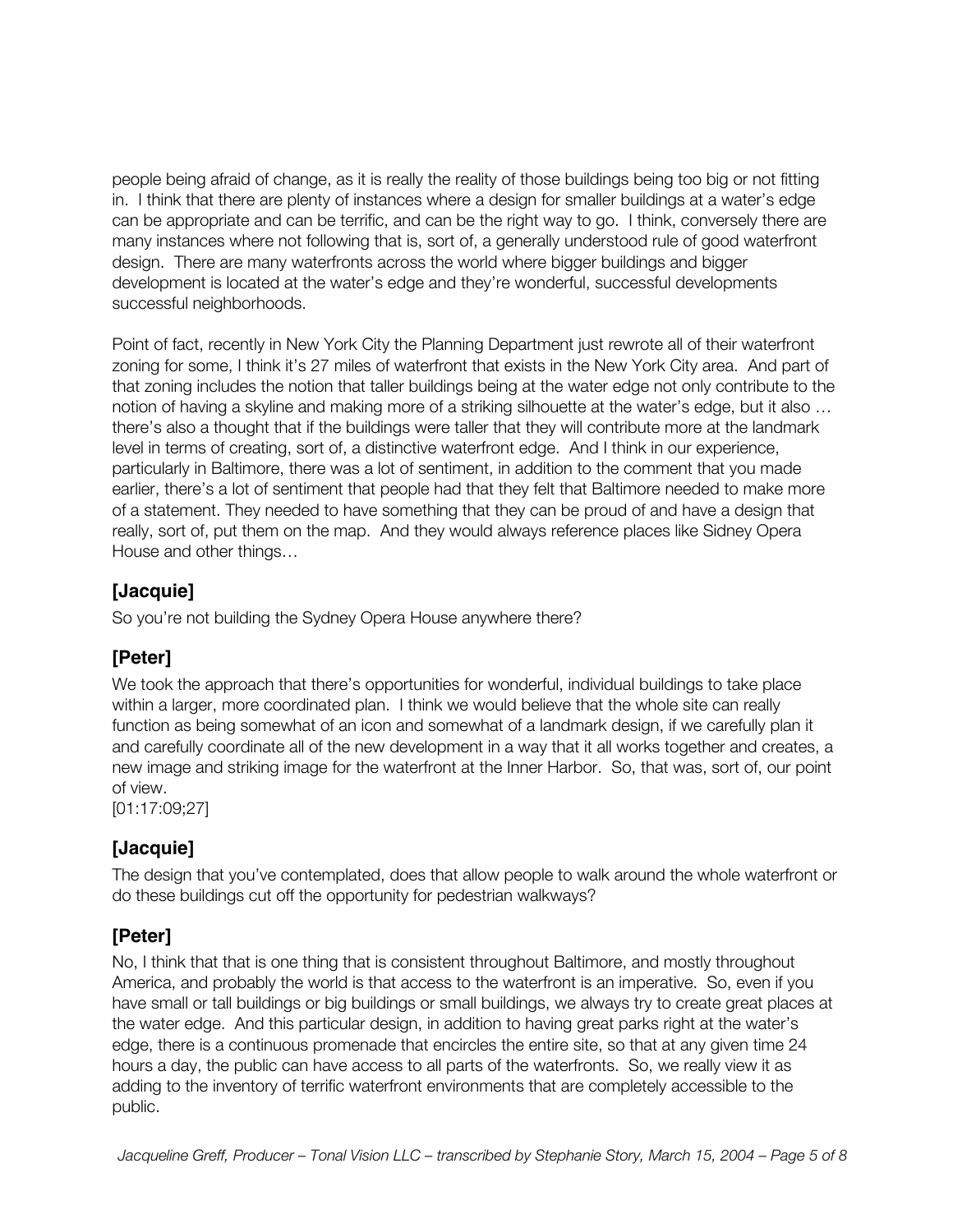#### **[Jacquie]**

Now, how wide is the promenade, generally?

### **[Peter]**

The city has a minimum standard of 20 feet that they would like to maintain throughout, and I think that there are only a few spots on the whole plan where we're at the 20 foot mark. Most of the areas are quite a bit larger than that, and that isn't to say that, sort of, to excuse those areas where have 20 feet, I think, if you've ever been to many of the European fronts, many of the most successful waterfront edges are quite small and intimate. And it's not size, really, it's more the quality and the type of spaces that are created are the most important. And that they be accessible.

# **[Jacquie]**

Now, what did you say, this is a European approach or is it, and does this approach have roots…

# **[Peter]**

I wouldn't dub it a European approach. I would say that if there is the label of European that one would put to this, it is that Europe is, in general a much older place and there's a much greater sensitivity and appreciation for urbanism in cities. I think that, to that regard, the developer and the design team has such a love and interest in great urban places, that we would look at Fell Point and the surrounding neighborhoods and try to understand them in that fashion, and get our cues and our design ideas from that, as a way to development an approach for Harbor Point.

# **[Jacquie]**

Any other thoughts on the waterfront design, anything that we haven't talked about?

# **[Peter]**

I would say this. Just a, sort of, a statement about Baltimore. I can say this and sound maybe that I'm bragging, and maybe I am a bit, but our firm and I personally worked on waterfronts around the world and especially around America, and Baltimore, I think is the birthplace of the modern, urban waterfront. Wherever we go, whatever city we work in, we always at some part of the presentation bring up Baltimore, do analysis of what Baltimore did and how it might apply to a certain city, and how the development was arranged in Baltimore and the success story that really has taken place in Baltimore, where they were really able to bring the city back. I think that there is a lot more that can happen but I think in general, we regard it as, sort of, the birthplace of the modern, American, urban waterfront. So, as a final statement some of the comments that you hear from the public and the neighbors in the area and they sort of feel self-conscious that maybe Baltimore isn't as sophisticated, or hasn't succeeded in developing wonderful landmarks, their architecture isn't what they would like it to be… And I say, maybe there are some points that are being made there, but I would say that I don't think that people fully realize the impact and the importance that Baltimore has on my generation of architects, and I'm sure for many future generations as we go forward and rediscover more and more of the city and the waterfront. [01:21:44;00]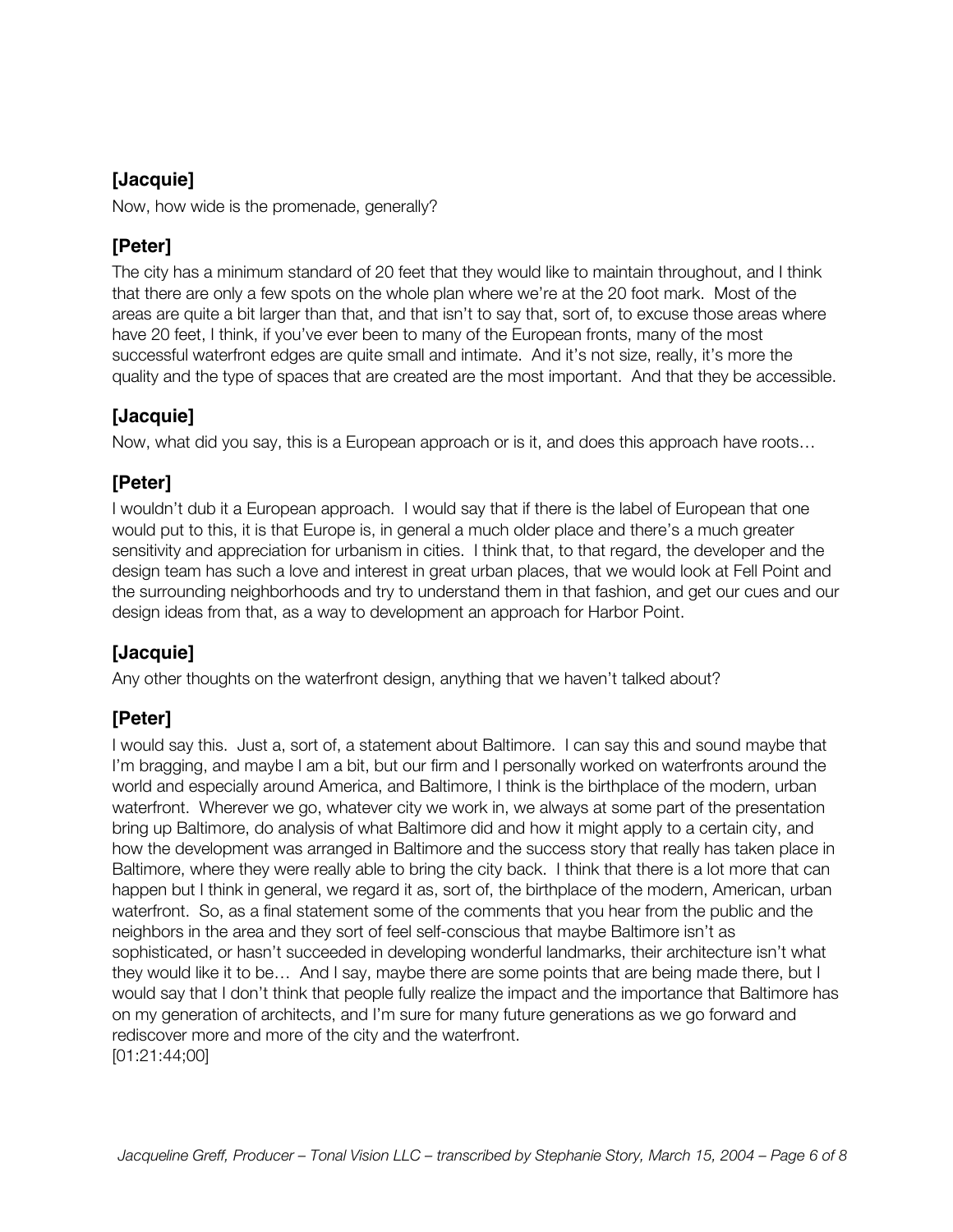#### **[Jacquie]**

[Brief discussion of formstone – Peter hadn't heard of it.]

The Rec Pier … the City Pier... That building's been empty for years and years and there's been long battles and struggles. It needs four to eight million dollars to shore it up, and where is that money coming from, and Baltimore doesn't have the money. Still, there's a desire it should be public space, and there's a desire that it shouldn't extend it's current footprint, and it shouldn't go up much higher than it is. And what do you do with this? Because this is a wonderful buildings and it's not being used at all. The last use was Homicide.

So, one of the ideas that's being tossed around right now is a performing arts center. So, my question to you, I know you're not an expert in this field but you've looked at a lot of cities and inner cities and waterfronts and things – what kinds of use might work well in this, you know, kind of off the record, personal, not as a professional having come in necessarily? Is there a synergy like … one of the things I've always said about New York is the jazz clubs, you know, there's enough of them so people can walk around until people come to them and they build on each other. So, there're not really in competition, and they're really helping each other?

#### **[Peter]**

I haven't thought about it directly so, what I'm going to tell you is off the top of my head. I think the notion of, first of all, to reuse it, absolutely. I think the sooner it can acquire a new use and bring more life and activity to that part of the waterfront I think would be a positive right now. It's, sort of, a little bit of a blank spot on the waterfront and I think although it's a cherished landmark I think we need to infuse it with some life.

That being said, I think that you also have to understand the realities of redevelopment. We just completed the renovation and restoration of the second largest train station in the country, which is in Kansas City, Union Station, Kansas City. We restored the station and put some restaurants in there and we built a science museum with it. Thankfully, the way it was funded through a bistate acts between Missouri and Kansas, the first in history that was ever done, to fund the redevelopment of this building. So, we succeeded in that. The building's operating, it's beautiful. The science museum is an attraction but, you know, it really doesn't cover the costs of keeping that building vibrant and a part of the city. And I think that the public needs to understand that there is a balancing act that needs to take place, and that is between keeping something as a cherished landmark and at the same time understanding that you need to give it a use that's a viable that will keep it going in perpetuity.

And so I think the notion of a performing arts center is great. My initial reaction depending upon how much of a performing arts center it would be, it might overwhelm in terms of traffic, if you have a major event there, and you bring all of these people in then it might be a little much. I think though, a mix, perhaps, of a performance venue, some cultural venue, and some private development, as well I think are all viable ways to redevelop the Pier. I think, in many ways, at the end of the day again, you need to look at the water and you need to think, how can we make a new arrival place from the water to Fells Point, and learn from that a bit and see how that might influence the thinking of what might that Pier become.